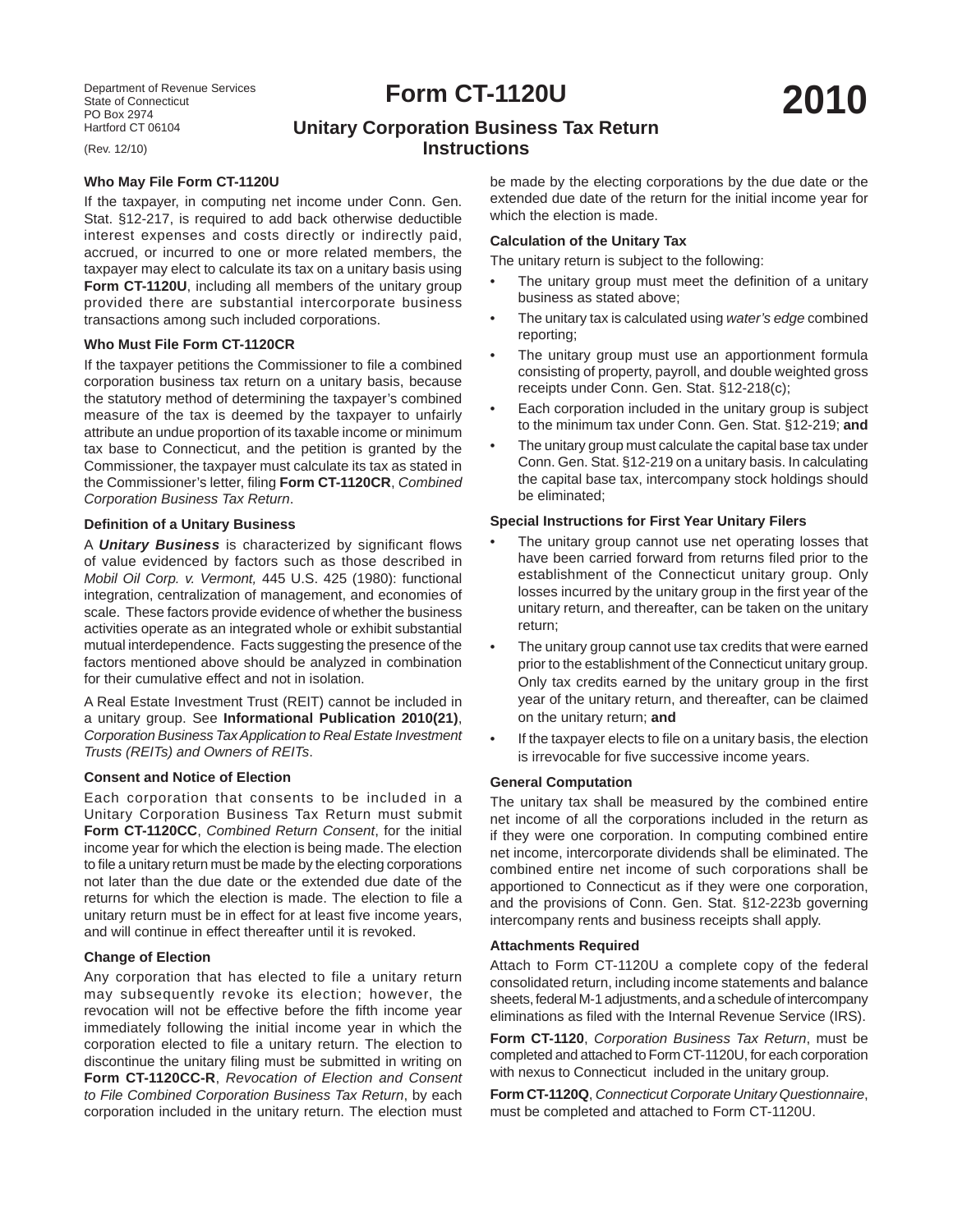**Form CT-1120AB**, *Summary of Add Back and Exceptions to Add Back of Interest and Intangible Expenses*, must be completed and attached to Form CT-1120U if applicable.

All applicable tax credit forms, schedules, and any other required forms must be attached to and made part of this tax return for each corporation included in the unitary group.

# **When to File Form CT-1120U**

Every corporation must file a return on or before the first day of the month following the due date of the company's corresponding federal income tax return for the income year (April 1 for calendar year taxpayers). In the case of any company that is not required to file a federal income tax return for the income year, the Connecticut unitary corporation business tax return is due on or before the first day of the fourth month following the end of the income year. If the due date falls on a Saturday, Sunday, or legal holiday, the next business day is the due date. The return will meet the timely filed and timely payment rules if the U.S. Postal Service cancellation date, or the date recorded or marked by a designated private delivery service (PDS) using a designated type of service, is on or before the due date. Not all services provided by these designated PDSs qualify.

The following are the designated PDSs and designated types of service at the time of publication:

| <b>Federal Express</b>         | <b>United Parcel Service (UPS)</b> |
|--------------------------------|------------------------------------|
| (FedEx)                        | • UPS Next Day Air                 |
| • FedEx Priority Overnight     | • UPS Next Day Air Saver           |
| • FedEx Standard Overnight     | • UPS 2nd Day Air                  |
| • FedEx 2Day                   | • UPS 2nd Day Air A.M.             |
| • FedEx International Priority | • UPS Worldwide Express Plus       |
| • FedEx International First    | • UPS Worldwide Express            |

This list is subject to change. See **Policy Statement 2008(3**), *Designated Private Delivery Services and Designated Types of Service*.

If Form CT-1120U is filed late, see *Interest* and any of the applicable penalty sections on Page 3 to determine if interest and penalty should be reported with this return.

# **Extension Request**

To get an extension of time to file the annual return, the unitary group must file Form CT-1120 EXT, *Application for Extension of Time to File Corporation Business Tax Return,* not later than the first day of the month following the due date of the unitary group's corresponding federal income tax return for the income year (April 1 for calendar year taxpayers). In the case of any company not required to file a federal income tax return for the income year, the extension request must be filed on or before the first day of the fourth month following the end of the income year. Payment of the total tax due must be included with the request. The timely filing of Form CT-1120 EXT will automatically extend the due date for six months.

Form CT-1120 EXT extends *only* the time to file the unitary tax return; it does not extend the time to pay the tax.

#### **Payment Options**

**Pay Electronically:** Visit **www.ct.gov/TSC** to use the **Taxpayer Service Center** *(TSC)* to make a direct tax payment. After logging into



the *TSC*, select the *Make Payment Only* option and choose a tax type from the drop down box. Using this option authorizes the Department of Revenue Services (DRS) to electronically withdraw a payment from your bank account (checking or savings) on a date you select up to the due date. As a reminder, even if you pay electronically you must still file your return by the due date. Tax not paid on or before the due date will be subject to penalty and interest.

**Pay by Credit Card or Debit Card:** You may elect to pay your tax liability using a credit card (American Express®, Discover®, MasterCard®, or VISA®) or comparable debit card. A convenience fee will be charged by the service provider. You will be informed of the amount of the fee and you may elect to cancel the transaction. At the end of the transaction you will be given a confirmation number for your records.

There are three ways to pay by credit card:

- Log in to your account in the *TSC* and select *Make Payment by Credit Card*;
- Visit: **www.offi cialpayments.com** and select *State Payments*; **or**
- Call Official Payments Corporation toll-free at 1-800-2PAY-TAX (1-800-272-9829) and follow the instructions. You will be asked to enter the Connecticut Jurisdiction Code: 1777.

Your payment will be effective on the date you make the charge.

**Pay by Mail:** Make your check payable to **Commissioner of Revenue Services**. To ensure payment is applied to your account, write "2010 Form CT-1120U" and the corporation's Connecticut Tax Registration Number on the front of the check. Be sure to sign your check and paper clip it to the front of your return. **Do not send cash**. DRS may submit your check to your bank electronically.

# **Where to File**

A corporation filing Form CT-1120U must continue to submit paper returns to DRS.

Mail return **with payment** to:

 Department of Revenue Services State of Connecticut PO Box 2974 Hartford CT 06104-2974

Mail return **without payment** to:

 Department of Revenue Services State of Connecticut PO Box 150406 Hartford CT 06115-0406

#### **Amended Returns**

Any corporation within the group that fails to include items of income or deduction or makes any other error on a return must file an amended return using Form CT-1120X, *Amended Corporation Business Tax Return*. A copy of federal Form 1120X, Amended U.S. Corporation Income Tax Return, must be attached to substantiate any changes to federal net income.

# **Federal and Connecticut Amended Return Changes**

If a corporation within the group filed an amended return with the IRS and the amendment affects the corporation's Connecticut tax return, then within 90 days of the IRS final determination on that amended federal return, the corporation shall file Form CT-1120X and attach a copy of federal Form 1120X, Amended U.S. Corporation Income Tax Return.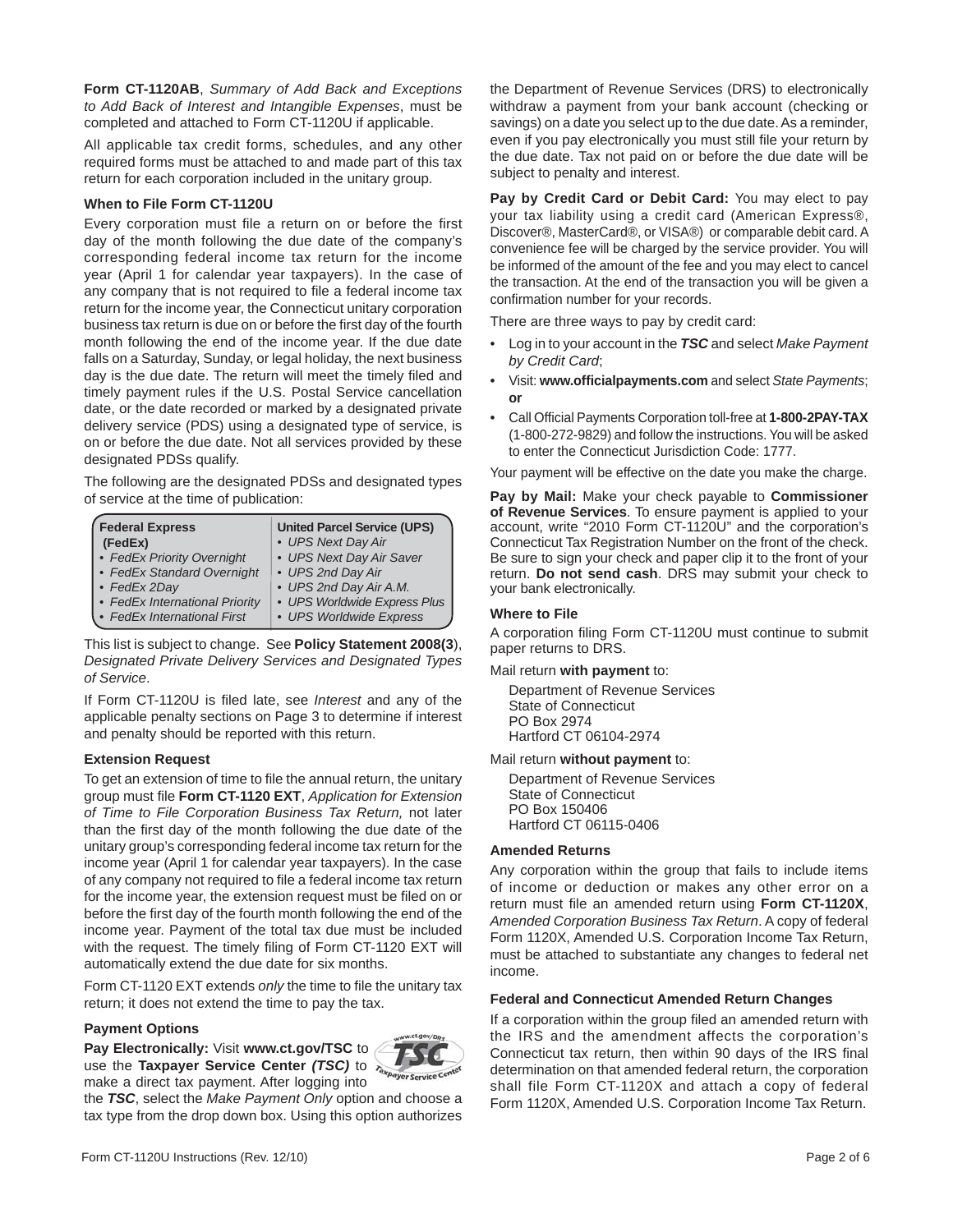If the adjustment on a Connecticut amended return is not related to an adjustment made on a federal amended return (e.g. an adjustment to Connecticut net income, Connecticut minimum tax base, a Connecticut apportionment factor, a Connecticut net operating loss, or a Connecticut corporation business tax credit), explain such adjustment in detail and attach all appropriate supporting forms and schedules.

#### **Estimated Tax Payments**

Every corporation carrying on or having the right to carry on business in Connecticut whose current year tax exceeds \$1,000 must make its required annual payment in four installments. See instructions on **Forms CT-1120 ESA**, **ESB**, **ESC**, and **ESD**, *Estimated Corporation Business Tax*.

If a corporation is not paying its estimated tax electronically, using these forms ensures accuracy and timeliness in processing the corporation's estimated tax payments. Visit the DRS website at **www.ct.gov/DRS** to download and print Connecticut tax forms.

#### **The required annual payment is the lesser of:**

- 90% of the tax shown on the return for the income year, or, if no return is filed, 90% of the tax for such year; **or**
- 100% of the tax shown on the return for the previous income year without regard to any tax credit, if the previous income year was an income year of 12 months and if the company filed a return for the previous income year showing a liability for tax.

Estimated tax due dates (for calendar year fi lers):

| sumated tax que dates (for calendar year mers).                                                   |  |  |
|---------------------------------------------------------------------------------------------------|--|--|
| 1st Installment - March 15, 2011                                                                  |  |  |
| 30% of prior year tax including surtax (without regard to credits)<br>or 27% of current year tax  |  |  |
| 2nd Installment - June 15, 2011                                                                   |  |  |
| 70% of prior year tax including surtax (without regard to credits)<br>or 63% of current year tax  |  |  |
| 3rd Installment - September 15, 2011                                                              |  |  |
| 80% of prior year tax including surtax (without regard to credits)<br>or 72% of current year tax. |  |  |

# **4th Installment - December 15, 2011**

100% of prior year tax including surtax (without regard to credits) or 90% of current year tax

If the due date falls on a Saturday, Sunday, or legal holiday, the next business day is the due date.

The above table indicates the applicable percentage of the required annual payment due by each installment due date under the regular installment method. For more information regarding estimated corporation business tax payments, including information regarding the annualized installment method, see **Informational Publication 2010(10)**, *Q & A on Estimated Corporation Business Tax and Worksheet CT-1120AE*.

#### **Interest**

Interest is computed at 1% per month or fraction of a month on the underpayment of tax from the original due date of the return through the date of payment. Interest due on the underpayment of estimated tax is computed using

Form CT-1120U Instructions (Rev. 12/10) **Page 3 of 6** Page 3 of 6

**Form CT-1120I**, *Computation of Interest Due on Underpayment of Estimated Tax*. Interest on underpayment or late payment of tax **cannot** be waived.

#### **Penalty for Late Payment or Late Filing**

The penalty for late payment or underpayment of corporation business tax is 10% of the tax due or \$50, whichever is greater. If a request for a filing extension has been granted, a corporation may avoid a penalty for failure to pay the full amount due by the original due date if it:

- Pays at least 90% of the tax shown to be due on the return on or before the original due date of the return; **and**
- Pays the balance due with the filing of Form CT-1120U, on or before the extended due date.

If no tax is due, DRS may impose a \$50 penalty for the late filing of any return or report required by law to be filed.

#### **Penalty for Willful Failure to File or Pay**

Anyone who willfully fails to pay the tax or file a return may be fined up to \$1,000 or imprisoned up to one year, or both, in addition to any other penalty.

# **Penalty for Willful Filing of a Fraudulent or Materially False Return**

If you willfully file a tax return you know to be fraudulent or false in any material matter, you may be fined up to \$5,000 or imprisoned from one to five years, or both.

# **Penalty for Failure to Disclose Listed Transaction**

A penalty of 75% of the amount of the deficiency may be imposed when it appears that any part of the deficiency is due to failure to disclose a listed transaction, as defined in IRC §6707A.

# **Waiver of Penalty**

To make a penalty waiver request, taxpayers must complete and submit **Form DRS-PW**, *Request for Waiver of Civil Penalty*, to the Department of Revenue Services (DRS) Penalty Waiver Unit. Taxpayers may mail Form DRS-PW to the address listed below or fax it to the Penalty Waiver Unit at **860-297-4797**.

 Department of Revenue Services Penalty Waiver Unit PO Box 5089 Hartford CT 06102-5089

DRS will not consider a penalty waiver request unless it is accompanied by a fully completed and properly executed Form DRS-PW. For detailed information about the penalty waiver process, see **Policy Statement 2010(1)**, *Requests for Waiver of Civil Penalties*.

# **General Instructions**

Complete this return in blue or black ink only.

#### **Required Information**

Enter the beginning and ending dates of the parent or designated Connecticut parent corporation's income year regardless of whether the corporation is a calendar year or fiscal year filer. Also, enter the parent or designated Connecticut parent corporation's Connecticut Tax Registration Number; FEIN; total assets from the corporation's federal Form 1120, U.S. Corporation Income Tax Return, Schedule L, Line 15, Column (d); gross receipts, net of returns and allowances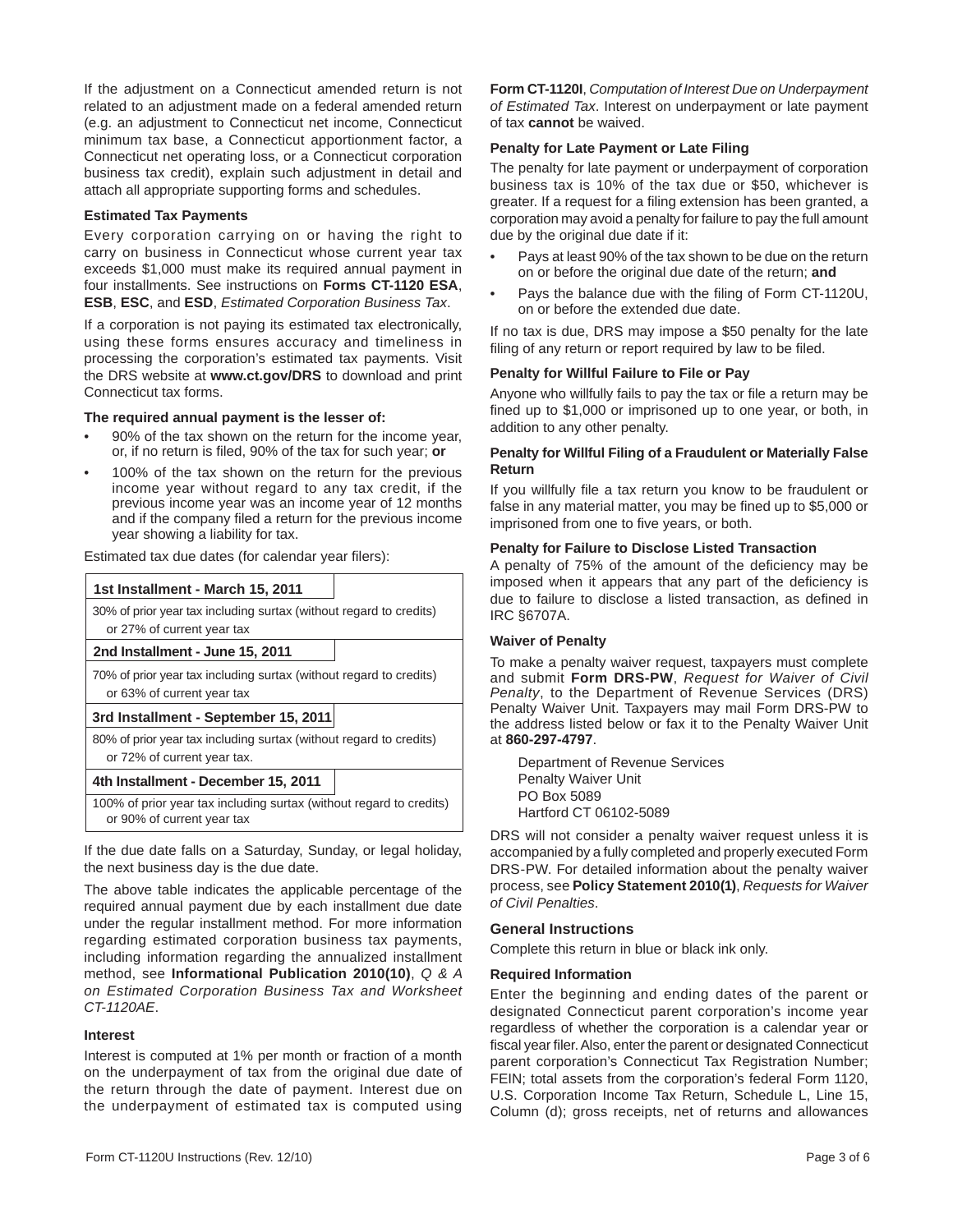from federal Form 1120, Line 1c; and North American Industry Classification System (NAICS) code for principal business activity, in the spaces provided at the top of Form CT-1120U.

# **NAICS Code for Principal Business Activity**

**Form CT-NAICS**, *NAICS Codes for Principal Business Activity for Connecticut Tax purposes* is available on the DRS website. Visit **www.census.gov** for general information concerning the classification of principal business activity under NAICS.

# **Check and Complete Applicable Boxes**

**1. Address change**. To make any changes to the parent or designated Connecticut parent's corporation address, clearly print the new information, check the a*ddress* c*hange* box, and file Form CT-8822C, Corporation Business Tax Change of *Address.* If the *address change* box is checked, a completed Form CT-8822C **must** be attached to Form CT-1120U.

**2. Unitary return status**. If this is the last year that the unitary group is filing a unitary return, check the *final* box.

If the corporation is filing for a short period, check the *short period* box.

**3.** Check the corresponding box to indicate if any corporation within the group has dissolved, withdrawn, merged, or reorganized:

#### **• Dissolution**

To properly dissolve a domestic corporation you must file a Certificate of Dissolution with the Connecticut Office of the Secretary of the State. A dissolved corporation **must** file a return for the period up to the date of legal dissolution or the date of the final liquidation of assets, whichever is later.

 Any dissolved corporation that continues to conduct business **must** be included in Form CT-1120U and pay any taxes due. If a corporation has been dissolved by forfeiture and wishes to be reinstated, it must submit a written request for a tax clearance to:

 Department of Revenue Services Corporation Office Audit Unit 25 Sigourney St Ste 2 Hartford CT 06106-5032

The tax clearance and certificate of reinstatement must be filed with the Connecticut Office of the Secretary of the **State** 

# **• Withdrawal From State**

 A foreign corporation that wishes to withdraw from Connecticut must file a written application for withdrawal with the Connecticut Office of the Secretary of the State. Any corporation that has withdrawn must file Form CT-1120 up to the date of withdrawal and pay any taxes due.

#### **• Mergers and Reorganizations**

A corporation that has merged must file a written application with the Connecticut Office of the Secretary of the State. Any corporation that has merged must include a Form CT-1120 covering the period up to the date of merger and pay any tax due.

 Any corporation that is reorganized must submit the details concerning the reorganization in writing and disclose the survivor's Connecticut Tax Registration Number. Mail to:

 Department of Revenue Services State of Connecticut PO Box 2937 Hartford CT 06104-2937

For further information about withdrawal from the state, mergers and reorganizations, or dissolutions, contact the Connecticut Office of the Secretary of the State at 860-509-6000.

**4.** If this is the first year this group is filing a unitary return, check the corresponding box and attach Form CT-1120Q and Form CT-1120CC.

**5.** Check the corresponding box and attach Form CT-1120AB, if any nexus company within the unitary group pays, accrues, or incurs interest expenses or intangible expenses, costs, and related interest expenses to a related member.

**6.**Check this box if the unitary group is exchanging Research and Development tax credits available under Conn. Gen. Stat. §§12-217j or 12-217n, for a credit refund equal to 65% of the value of the credit, subject to certain limitations. Attach **Form CT-1120RC**, *Research and Experimental Expenditures Credit*, or **Form CT-1120 RDC**, *Research and Development Credit*, and **Form CT-1120 XCH**, *Application for Exchange of Research and Development or Research and*  **Experimental Expenditures Tax Credits by a Qualified Small** *Business*.

**7.** Check this box if the unitary group used the annualized installment method to make its estimated tax installments for this year. Complete Form CT-1120I*,* and attach it to Form CT-1120U. For more information regarding the annualized installment method, see **IP 2009(34)**.

**8.** Check this box if any included corporation is filing **Form CT-1120 PIC**, *Information Return for Passive Investment Companies*. If this box is checked, Form CT-1120 PIC **must**  be attached. Passive investment companies must be related to a financial service company or to an insurance company. Passive Investment companies are exempt from the corporation business tax but must file Form CT-1120 PIC.

# **Line Instructions**

# **Rounding Off to Whole Dollars**

You must round off cents to the nearest whole dollar on your return and schedules. If you do not round to whole dollars, DRS will disregard the cents.

Round down to the next lowest dollar all amounts that include 1 through 49 cents. Round up to the next highest dollar all amounts that include 50 through 99 cents. However, if you need to add two or more amounts to compute the amount to enter on a line, include cents and round off **only** the total.

**Example:** Add two amounts (\$1.29 + \$3.21) to compute the total (\$4.50) to enter on a line. \$4.50 is rounded to \$5.00 and entered on the line.

# **Schedule of Corporations Included in the Unitary Return**

Enter the corporation name, Connecticut Tax Registration Number, and FEIN for each company included in this unitary return. Check the corresponding column if the company has nexus with Connecticut. A Connecticut Tax Registration Number must be included for parent and all affiliates, if applicable. Attach a schedule if additional lines are needed.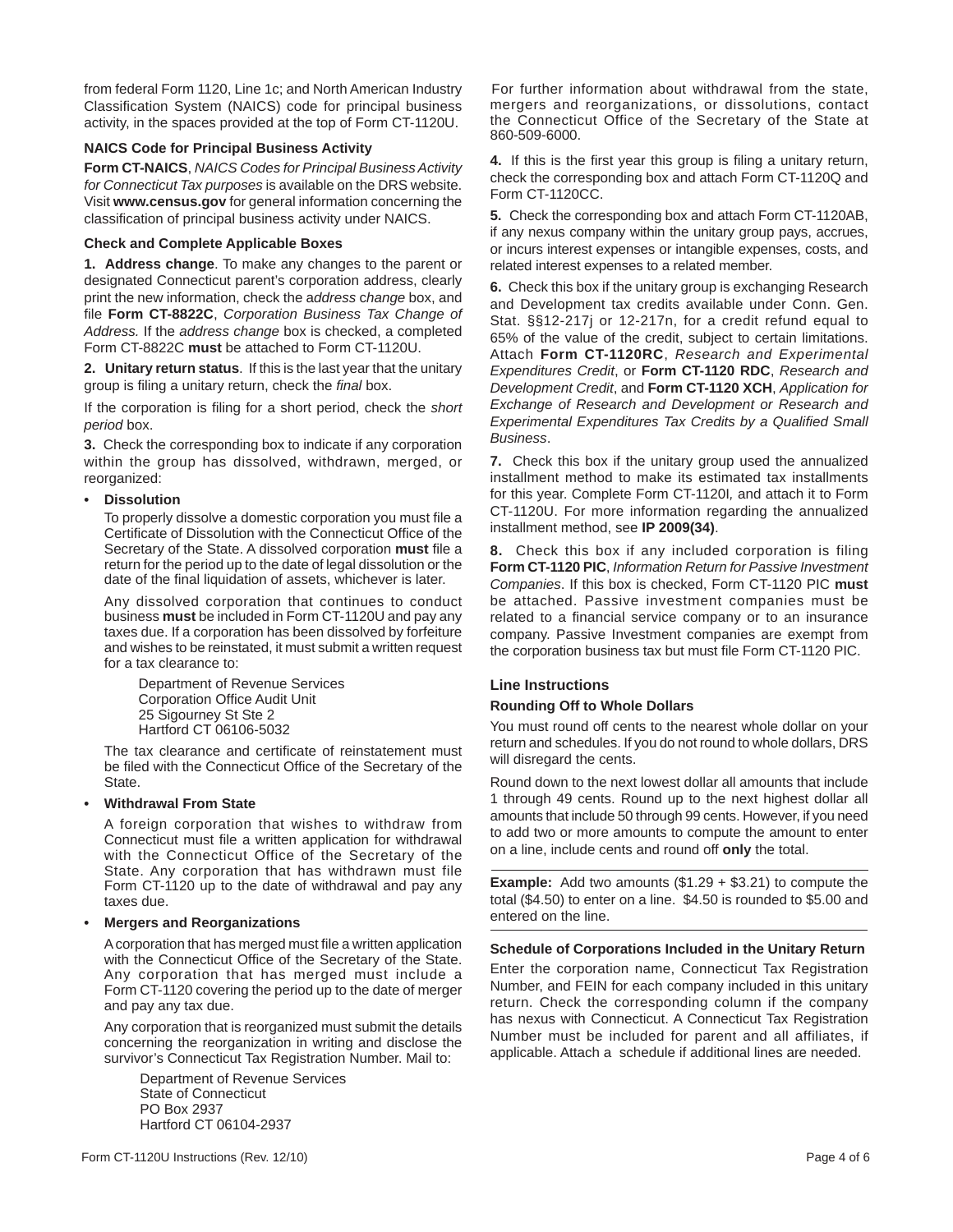# **Minimum Tax Calculation**

Each corporation included in the unitary group is subject to the \$250 minimum tax. Enter the total number of corporations in the unitary return. Multiply Line 1 by \$250 and enter the result on Line 2. This is the minimum tax.

#### **Schedule A - Computation of Tax on Net Income**

**Line 2** - Enter the apportionment fraction calculated using an apportionment formula consisting of property, payroll, and double weighted gross receipts as described in Conn. Gen. Stat. §12-218(c), as reported on **Form CT-1120A**, *Corporation Business Tax Return Apportionment Computation, Schedule R*, Line 6. The fraction must be expressed as a decimal and carried to six places.

**Line 4** - If this is the group's first year filing a unitary return, no net operating loss carryovers are allowed.

If this is not a first year unitary filing, enter the amount of any unused unitary losses from **Form CT-1120 ATT**, *Corporation Business Tax Return Attachment*, *Schedule H*, Line 14, Column D, attributable to Connecticut business operations as reported in years ending December 31, 2000, and thereafter.

Net operating losses incurred for income years beginning on or after January 1, 2000, may be carried forward for 20 successive income years. Losses may not be carried back. The loss entered here is limited to the loss attributed to Connecticut according to the method of apportionment prescribed in Conn. Gen. Stat. §12-218.

#### **Schedule B - Computation of Minimum Tax on Capital**

The unitary group must calculate the capital tax base under Conn. Gen. Stat. §12-219 on a unitary basis.

**Line 2 -** Enter the apportionment fraction from Form CT-1120A, *Schedule S*, Line 3, Column C. The fraction must be expressed as a decimal and carried to six places.

**Line 3 -** Enter the amount from Line 1 multiplied by Line 2, or enter the amount from Line 1 if not entitled to apportion.

**Line 4 -** Enter the number of months the unitary group carried on business or had the right to carry on business in Connecticut, whichever is greater. A fractional part of a month is counted as a full month.

**Line 5 -** Multiply Line 3 by Line 4. Divide the result by 12 and enter the amount.

#### **Schedule C - Computation of Amount Payable**

**Line 1(a)** - Enter the amount from *Schedule A*, Line 6; *Schedule B*, Line 6; or the minimum tax calculation, whichever is greatest.

**Line 1(b)** - If Line 1a is the minimum tax calculation, enter zero (0). Otherwise, multiply Line 1a by 10%.

**Line 1(c)** - Enter the total tax credit that must be recaptured. The following tax credits are subject to recapture:

- **Historic Preservation**
- Employer-Assisted Housing
- Fixed Capital Investment
- Insurance Reinvestment
- New Jobs Creation
- Urban and Industrial Site Reinvestment

In most cases, other than the Fixed Capital Investment tax credit, the corporation will have been advised by the agency administering the tax credit that recapture is required. A corporation is required to recapture the Fixed Capital Investment tax credit when the fixed capital is not held and used in Connecticut by the corporation for five full years following its acquisition. See **Form CT-1120 FCIC**, *Fixed Capital Investment Tax Credit*, to calculate the amount of tax credit that must be recaptured. See **Informational Publication 2010(13)**, *Guide to Connecticut Business Tax Credits*.

**Line 5** - Enter the total tax credits applied from **Form CT-1120K**, *Business Tax Credit Summary*, Part II, Line 11. Do not exceed the amount on Line 4. Carryforward credits from pre-unitary filing years cannot be used.

### **Schedule D - Computation of Net Income**

**Line 1** - Enter the total federal taxable income (loss) before net operating loss and special deductions of all the companies that are included in the Connecticut unitary group.

**Line 2** - Enter the total interest income exempt from federal taxation of all companies included in the Connecticut unitary group.

**Line 3** - Enter the total unallowable deduction for corporation business tax of all companies included in the Connecticut unitary group.

**Line 4** - Enter the total interest expense paid to related members from Form CT-1120AB, Part I A, Line 1.

**Line 5** - Enter the total intangible expense paid to related members from Form CT-1120AB, Part I B, Line 3.

**Line 6** - Enter the amount of the federal bonus depreciation allowed under IRC §168(k) and claimed on federal Form 4562, Depreciation and Amortization.

**Line 7** - Enter the cancellation of debt income amount deferred on IRC §108(i) election statement attached to federal Form 1120.

**Line 8** - Enter the IRC §199 domestic production activities deduction from federal Form 1120, Line 25.

**Line 9** - Enter any other income amount. Attach an explanation.

**Line 12** - Enter the amount of any available capital loss carryover not deducted in computing federal capital gain. This amount is limited to the amount of the capital gain reported on the federal return as provided in Conn. Gen. Stat. §12-217.

**Line 13** - Enter the value of any capital gain realized from the sale of any land or interest in land, to the state, any political subdivision of the state, or to any nonprofit land conservation organization where the land is to be permanently preserved as protected open space or to a water company, as defined in Conn. Gen. Stat. §25-32a, where the land is to be permanently preserved as protected open space or as Class I or Class II water company land.

**Line 15** - Enter the amount of exceptions to interest add back from Form CT-1120AB, Part II A, Line 1.

**Line 20** - Enter the amount from Form CT-1120AB, Part IV, Line 1.

**Line 22** - Subtract Line 21 from Line 10. Enter the result here and on *Schedule A*, Line 1.